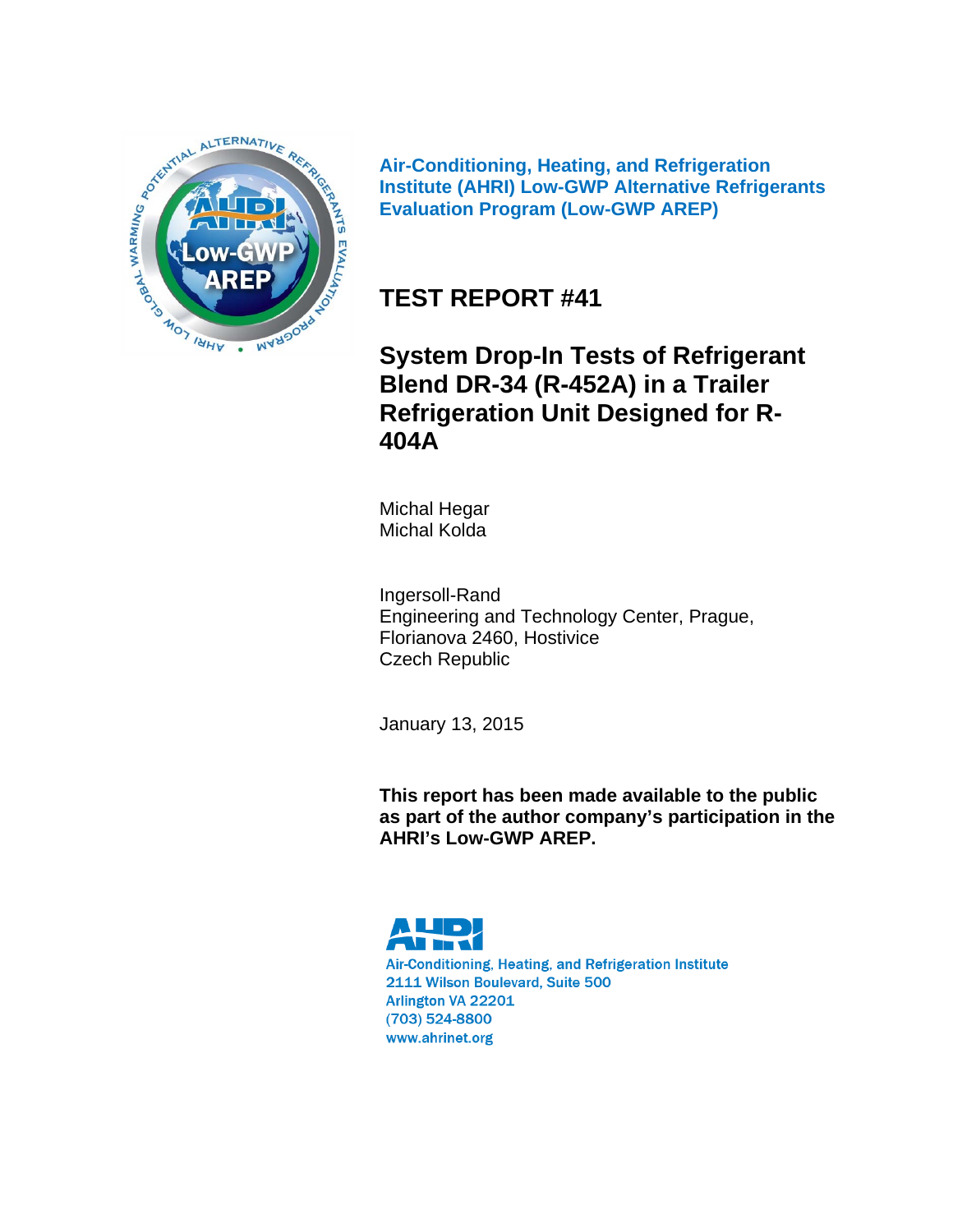



**Introduction:**

 $\overline{a}$ 

This report presents the results of the cooling capacity refrigerant replacement tests on a typical Thermo King trailer refrigeration unit with refrigerant R-404A as a baseline and one alternative blend DR-34 (R-452A) from DuPont.

Cooling capacity tests were performed in the August 2014 in a calorimeter test cell at Ingersoll-Rand's Engineering and Technology Center Prague (ETC Prague), Czech Republic. This calorimeter test cell is an isothermal chamber designed for measuring cooling capacities of truck and trailer units in accordance with AHRI Standard  $1110-2013<sup>1</sup>$ .

## **1. Details of Test Setup:**

The unit tested was a Thermo King SLXe-400 trailer refrigeration unit and it employs R-404A as the refrigerant. The unit's rated net cooling capacities was determined at high speed engine operation under the following ATP<sup>2</sup> conditions; 17.4 kW at 30 °C ambient / 0 °C evaporator return air temperatures and 9.3 kW at 30 °C ambient / -20 °C evaporator return air temperatures. The unit works with a Thermo King open-shaft 4 cylinder reciprocating compressor with a displacement of 492 cm<sup>3</sup> (30 cu in). The compressor is driven from a diesel engine or from an electric motor in standby mode. The diesel engine and electric motor are both integrated in the unit. All tests were performed with the Thermo King standard 35 cSt polyol ester compressor lubricant.

The tested unit was installed in the test chamber and the lab technology maintained required temperatures inside and outside the chamber. The calorimetric chamber thermal losses are determined before the testing is initialized. During the cooling mode the tested unit dissipates heat generated by electric heaters with fans, which are controlled in order to achieve the requested temperatures. After temperature conditions are stabilized, the cooling capacity is determined from the measured input power to the fans/heaters and thermal losses through chamber walls. The cooling capacity is calculated within a measurement uncertainty of  $\pm 2$  % from measured values.

Table 1 summarizes the cooling capacity tests performed on the SLXe-400 operating on highspeed diesel engine mode. Tests were carried out in compliance with requirements defined in AHRI Standard 1110-2013 and cooling capacities are reported under the standard rating conditions. Cooling capacities are also reported under ATP rating conditions for mechanically refrigerated equipment.

 $^{1}$  ANSI/AHRI Standard 1110 2013 Standard for Performance Rating of Mechanical Transport Refrigeration Units <sup>2</sup> Agreement on the International Carriage of Perishable Foodstuffs and on the Special Equipment to be Used for Such Carriage (ATP). UNECE Transport Division publication ECE/TRANS/219.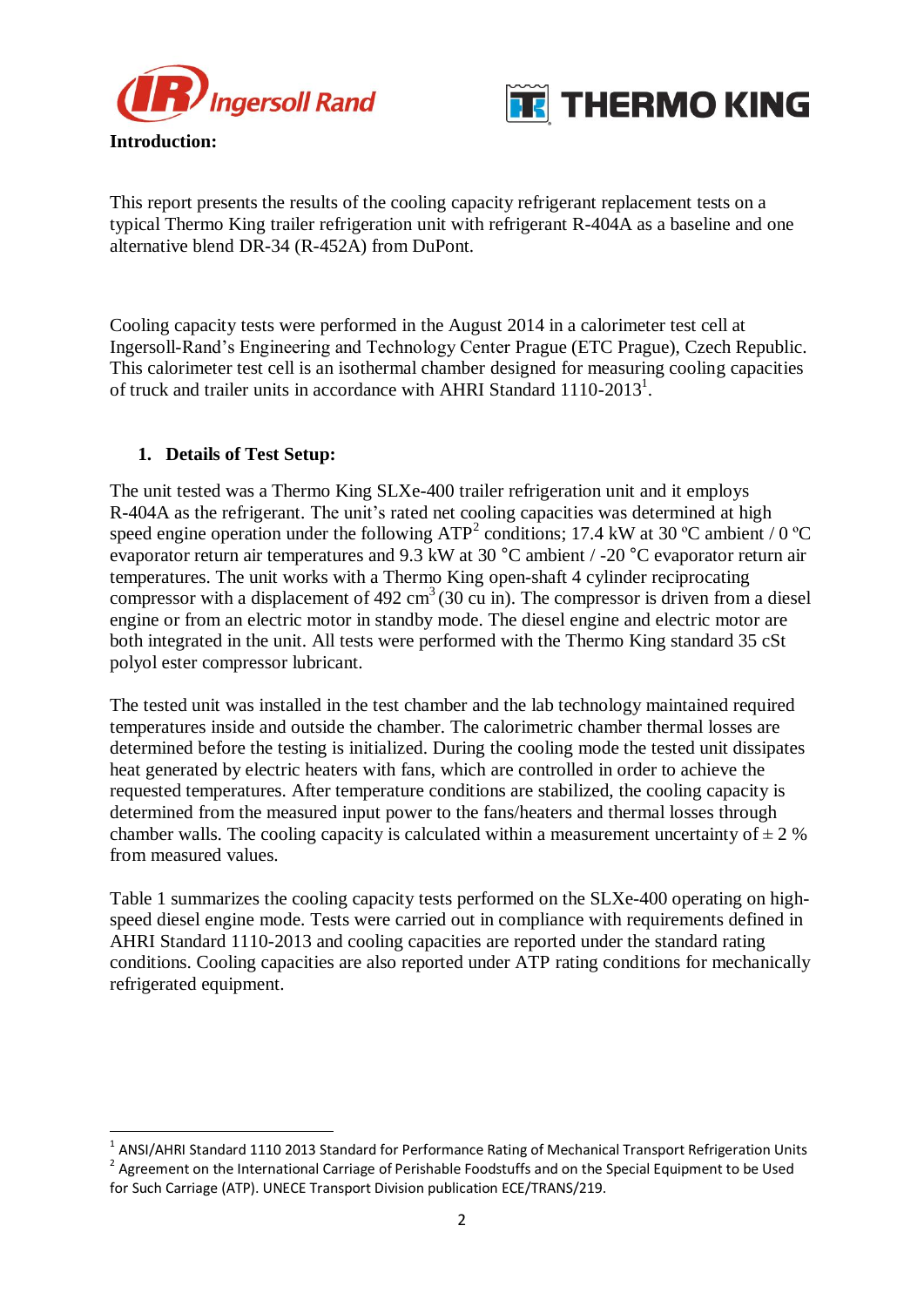



| Condenser Air Inlet       | Temperature (CAIT)                  | Evaporator Air Inlet<br>Temperature (EAIT) |                                       | Note:                 |  |  |  |
|---------------------------|-------------------------------------|--------------------------------------------|---------------------------------------|-----------------------|--|--|--|
| $\lceil{^{\circ}C}\rceil$ | $\lceil \, \circ \mathrm{F} \rceil$ | $\lceil$ <sup>o</sup> Cl                   | $\lceil \, \mathrm{^{\circ}F} \rceil$ |                       |  |  |  |
| 37.8                      | 100                                 | 1.7                                        | 35                                    | <b>AHRI</b> condition |  |  |  |
| 37.8                      | 100                                 | $-17.8$                                    | 0                                     | <b>AHRI</b> condition |  |  |  |
| 37.8                      | 100                                 | $-28.9$                                    | $-20$                                 | Added condition       |  |  |  |
| 30                        | 86                                  |                                            | 32                                    | ATP condition         |  |  |  |
| 30                        | 86                                  | $-20$                                      |                                       | ATP condition         |  |  |  |

Table 1: Test temperature conditions

The refrigeration system cycle diagram and probe placements are illustrated in Figure 1. All tests were conducted with DR-34 refrigerant placed in the representative unit with no system modifications except thermal expansion valve adjustments.



Figure 1: The refrigeration cycle diagram and probe placement

Measurement instrumentation: Temperature sensors Pt 100, T 1025 and T 1027 class A Pressure transducers DMP 331 and DMP 333 Electronic scales Soehnle Proffesional Power input measurement Contes system Domino, type PAWH

The ETC Prague has ISO 9001 certification. All the testing equipment and measuring devices used are regularly inspected and calibrated.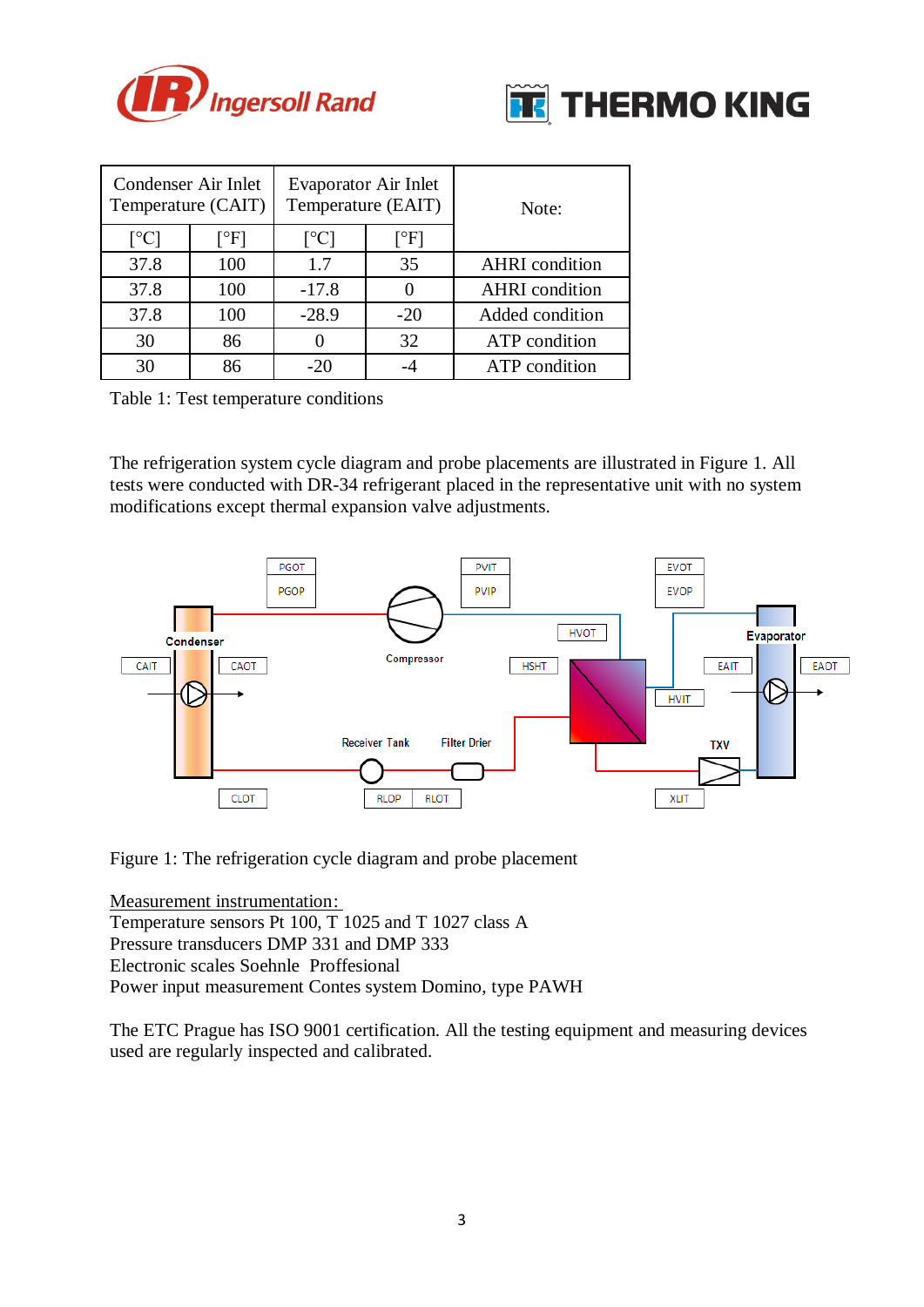



Testing sensors nomenclature:

| <b>CAIT</b> | Condenser Air Inlet Temperature                 |
|-------------|-------------------------------------------------|
| CAOT        | <b>Condenser Air Outlet Temperature</b>         |
| <b>CLOT</b> | <b>Condenser Liquid Outlet Temperature</b>      |
| EAIT        | <b>Evaporator Air Inlet Temperature</b>         |
| EAOT        | <b>Evaporator Air Outlet Temperature</b>        |
| <b>EVOP</b> | <b>Evaporator Vapor Outlet Pressure</b>         |
| <b>EVOT</b> | <b>Evaporator Vapor Outlet Temperature</b>      |
| ESHT        | <b>Evaporator Superheat Temperature</b>         |
| <b>HSHT</b> | <b>Heat Exchanger Superheat Temperature</b>     |
| HVIT        | Heat Exchanger Vapor Inlet Temperature          |
| HVOT        | Heat Exchanger Vapor Outlet Temperature         |
| PGOP        | <b>Compressor Gas Outlet Pressure</b>           |
| PGOT        | <b>Compressor Gas Outlet Temperature</b>        |
| PSHT        | <b>Compressor Superheat Temperature</b>         |
| <b>PVIP</b> | <b>Compressor Vapor Inlet Pressure</b>          |
| PVIT        | <b>Compressor Vapor Inlet Temperature</b>       |
| <b>RLOP</b> | Receiver Liquid Outlet Pressure                 |
| XLIT        | <b>Expansion Valve Liquid Inlet Temperature</b> |
|             |                                                 |

The tested unit was charged with R-404A according to the unit specification and the thermal expansion valve (TXV) setting was verified. After the nominal cooling capacity was verified at ATP standard rating conditions (-20 °C temperature inside the chamber and 30 °C ambient temperature) on high-speed diesel engine mode and on electric stand-by mode, cooling capacity tests were performed at high diesel engine speed mode and at electric standby mode under the temperature conditions shown in Table 1. Diesel fuel consumption was measured for all tested conditions at diesel engine mode and electric energy consumption was measured for all tested conditions at electric stand-by mode.

After the baseline tests were completed, the R-404A refrigerant was recovered, the filter drier and oil replaced with the same as the original filter drier and oil, and the unit was then charged with DR-34 refrigerant. The same charge of DR-34 as original R-404A was determined as an optimal amount at initial phase of testing. TXV position was adjusted at ATP standard rating conditions (-20 °C temperature inside the chamber and 30 °C ambient temperature) on high-speed diesel engine mode in order to achieve maximal cooling capacity at these conditions.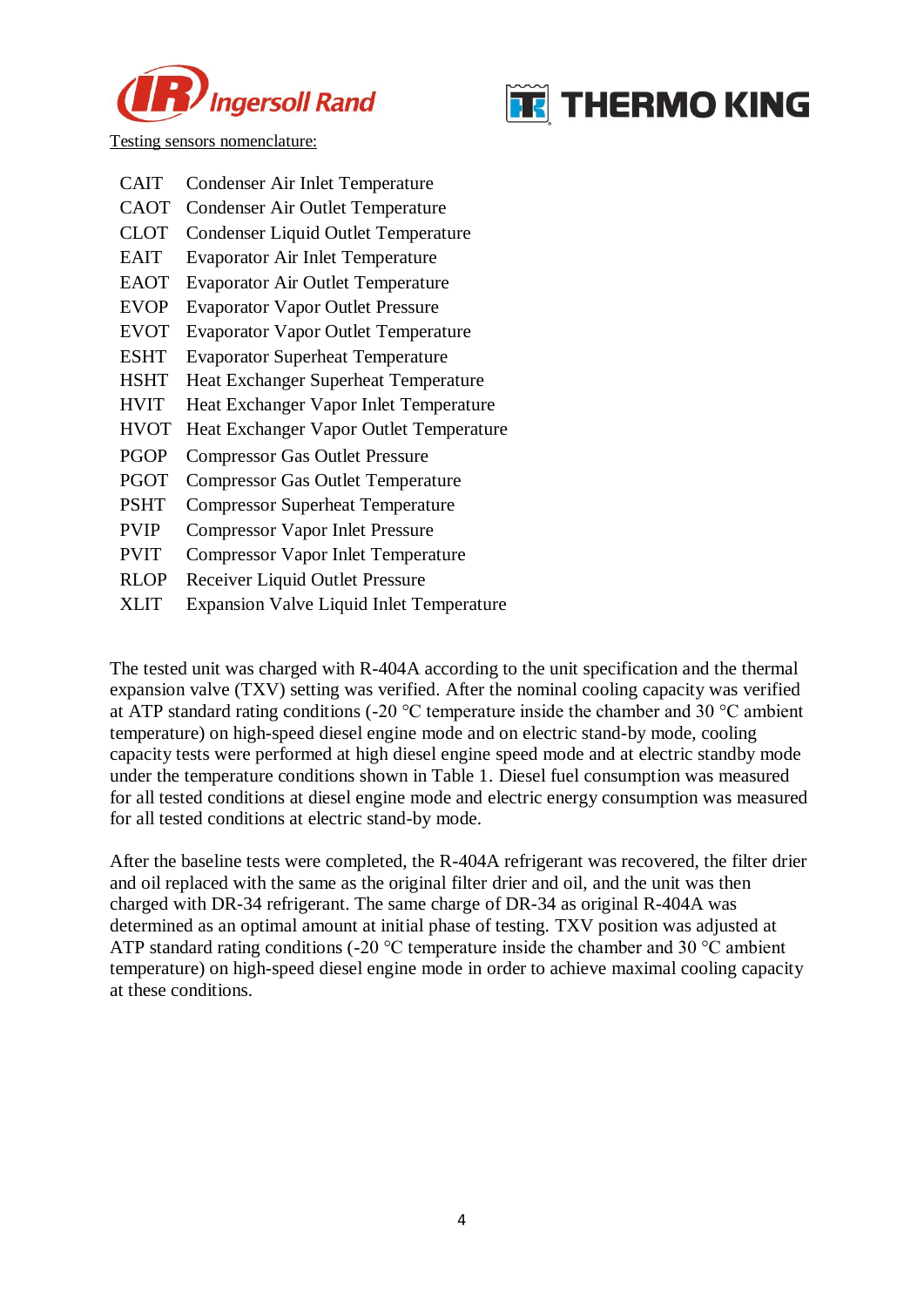



## **2. Results**

The following table and charts present a comparison summary of the results calculated from measurements. The TXV was adjusted with focus on maximal cooling capacity at standard ATP rating conditions. The refrigerant properties were provided by DuPont for DR-34, REFPROP version 8 was used for properties of R-404A. The evaporator superheat temperature, ESH, is calculated as a difference between the temperature measured at the evaporator outlet, EVOT, and evaporating temperature,  $EVOT_{sat}$ . The evaporating temperature,  $EVOT<sub>sat</sub>$ , is a function of the evaporating pressure,  $EVOP$ , and therefore the NIST database REFPROP version 8 was used for the correct determination of evaporating and condensing temperatures.

The net cooling capacity was determined from measured input power of fans/heaters and thermal losses through the chamber walls. Coefficient of performance (COP) was determined from the measurement at stand-by mode, fuel efficiency ratio (FER) was determined from the measurement at diesel engine high speed mode.

The following calculations were employed for determination of differences and ratios relative to R-404A and DR-34 refrigerant. Table 2 shows the comparison of DR-34 main parameters relative to the R-404A baseline.

|                                    | Evaporator temp. difference: $d(EVOT_{sat}) = (EVOT_{sat})_{DR-34} - (EVOT_{sat})_{R-404A}$ [°F]                         |  |  |  |  |  |  |  |  |
|------------------------------------|--------------------------------------------------------------------------------------------------------------------------|--|--|--|--|--|--|--|--|
|                                    | Evaporator superheat difference: $d(ESH) = ESHAIt - ESHR-404A$ [°F]                                                      |  |  |  |  |  |  |  |  |
|                                    | Condensing temp. difference: $d(PGOT_{sat}) = (PGOT_{sat})_{DR-34} - (PGOT_{sat})_{R-404A}$<br>$\lceil \text{°F} \rceil$ |  |  |  |  |  |  |  |  |
| Suction pressures difference:      | $d(PVIP) = PVIPDR-34 - PVIPR-404A [psia]$                                                                                |  |  |  |  |  |  |  |  |
| Suction temperatures difference:   | $d(PVIT) = PVITDR-34 - PVITR-404A$ [°F]                                                                                  |  |  |  |  |  |  |  |  |
| Discharge pressures difference:    | $d(PGOP) = PGOPDR-34 - PGOPR-404A$ [psia]                                                                                |  |  |  |  |  |  |  |  |
| Discharge temperatures difference: | $d(PGOT) = PGOT_{DR-34} - PGOT_{R-404A}$ [°F]                                                                            |  |  |  |  |  |  |  |  |
| Power input ratio:                 | $(P_c)_R = (P_c)_{DR-34}/(P_c)_{R-404A}$ [-]                                                                             |  |  |  |  |  |  |  |  |
| Diesel consumption ratio:          | $(C_d)_R = (C_d)_{DR-34}/(C_d)_{R-404A}$ [-]                                                                             |  |  |  |  |  |  |  |  |
| Net cooling capacity ratio:        | $(Q_0)_R = (Q_0)_{DR-34} / (Q_0)_{R-404A}$ [-]                                                                           |  |  |  |  |  |  |  |  |
| Coefficient of performance (COP):  | $\left(\frac{Q_0}{P_c}\right)_p = \left(\frac{Q_0}{P_c}\right)_{DP-24} / \left(\frac{Q_0}{P_c}\right)_{P-404A}$ [-]      |  |  |  |  |  |  |  |  |
| Fuel efficiency ratio (FER):       | $\left(\frac{Q_0}{C_d}\right)_D = \left(\frac{Q_0}{C_d}\right)_{DD-2A} / \left(\frac{Q_0}{C_d}\right)_{R-404A}$ [-]      |  |  |  |  |  |  |  |  |
|                                    |                                                                                                                          |  |  |  |  |  |  |  |  |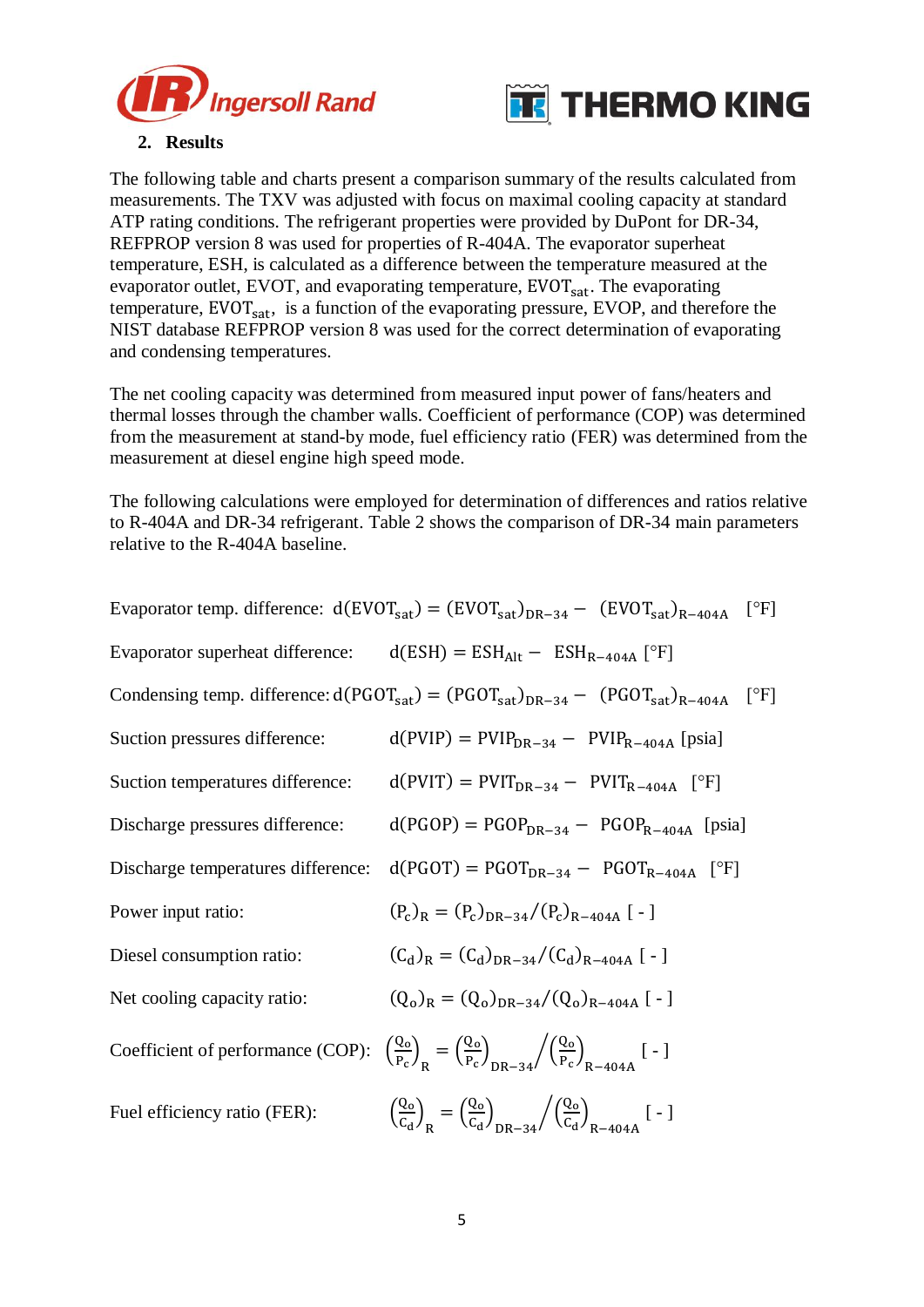



| Comparison of DR-34 relative to R-404A |          |              |                                       |        |             |         |                        |         |         |          |              |                         |                     |                     |
|----------------------------------------|----------|--------------|---------------------------------------|--------|-------------|---------|------------------------|---------|---------|----------|--------------|-------------------------|---------------------|---------------------|
| <b>Conditions</b>                      |          |              | Condenser<br>Evaporator<br>Compressor |        |             |         | <b>Unit Parameters</b> |         |         | Analysis |              |                         |                     |                     |
| CAIT                                   | EAIT     | Engine speed | $d$ (EVOT sat)                        | d(ESH  | d(PGOT sat) | d(PVIP) | d(PVIT)                | d(PGOP) | d(PGOT) | Pc R     | $Cd$ $R$     | Qo R                    | COP <sub>R</sub>    | FER R               |
| [°F]                                   | [°F]     | Ŀ            | [°F]                                  | [°F]   | [°F]        | [psia]  | [°F]                   | [psia]  | [°F]    |          | $\mathbf{F}$ | $\lbrack \cdot \rbrack$ | $\lbrack - \rbrack$ | $\lbrack - \rbrack$ |
| 86                                     | $-4$     | Stand-by     | 4.3                                   | $-2.4$ | 4.7         | $-0.9$  | $-2.7$                 | 8.1     | 5.9     | $-1.2%$  |              | $-1.7%$                 | $-0.4%$             |                     |
| 86                                     | $-4$     | <b>HS</b>    | 5.6                                   | $-3.5$ | 5.9         | $-0.1$  | $-3.1$                 | 13.5    | 6.3     |          | $-0.5%$      | $-1.3%$                 |                     | $-0.9%$             |
| 86                                     | 32       | Stand-by     | 4.7                                   | $-5.8$ | 4.9         | $-0.2$  | $-3.8$                 | 12.0    | 4.3     | 0.3%     |              | 0.1%                    | $-0.2%$             |                     |
| 86                                     | 32       | <b>HS</b>    | 5.9                                   | $-3.9$ | 6.6         | 0.7     | $-0.4$                 | 18.4    | 4.7     |          | 0.4%         | $-0.2%$                 |                     | $-0.6%$             |
| 100                                    | $-20$    | Stand-by     | 5.0                                   | $-5.3$ | 3.9         | $-0.7$  | $-2.7$                 | 6.4     | 5.6     | $-1.6%$  |              | $-4.9%$                 | $-3.3%$             |                     |
| 100                                    | $-20$    | <b>HS</b>    | 4.8                                   | $-3.1$ | 5.0         | $-0.8$  | $-2.5$                 | 11.5    | 5.9     |          | $-0.9%$      | $-5.5%$                 |                     | $-4.7%$             |
| 100                                    | $\Omega$ | Stand-by     | 2.4                                   | $-3.4$ | 3.8         | $-1.3$  | $-0.9$                 | 6.6     | 4.1     | $-1.3%$  |              | $-2.1%$                 | $-0.8%$             |                     |
| 100                                    | $\Omega$ | <b>HS</b>    | 2.7                                   | $-2.5$ | 4.0         | $-1.1$  | $-0.9$                 | 8.3     | 4.5     |          | $-0.5%$      | $-3.2%$                 |                     | $-2.7%$             |
| 100                                    | 35       | Stand-by     | 4.4                                   | $-2.3$ | 4.4         | $-0.8$  | $-1.8$                 | 11.6    | 2.3     | 0.0%     |              | 0.3%                    | 0.3%                |                     |
| 100                                    | 35       | <b>HS</b>    | 2.9                                   | $-2.4$ | 5.5         | $-1.1$  | $-0.4$                 | 18.5    | 2.5     |          | $-0.3%$      | $-0.9%$                 |                     | $-0.6%$             |

Table 2: Comparison of main parameters for system charged DR-34 relative to R-404A

Overall test results are illustrated in Figures 2 to 11.

## **3. Evaluation**

Figure 2 and 3 show comparison of net cooling capacity for DR-34 relative to R-404A. The cooling capacity at ambient temperature 100 °F was down 5.5 % for DR-34 at low return air temperature (-20 °F) and at compressor high speed. At higher return air temperatures (35 °F) the cooling capacity was practically comparable to R-404A. The cooling capacity at ambient temperature 86 °F has the same trend, the absolute difference of capacity between R-404A and DR-34 is smaller in this case.

Comparison of compressor discharge pressure relative to R-404A is shown in Figures 4 and 5. The measured discharge pressure for the unit charged with DR-34 was higher up to 18.8 psia at high return air temperature compared to R-404A. At low return air temperature the discharge pressure for DR-34 was higher up to 6.4 psia compared to R-404A.

Comparison of compressor discharge temperature relative to R-404A is shown in Figures 6 and 7. The measured compressor discharge temperature was higher up to 6 °F for the circuit working with DR-34 at low return air temperature.

Comparison of coefficient of performance (COP) relative to R-404A is shown in Figures 8 and 9. COP was determined from measurement at stand-by mode as ratio of net cooling capacity and unit input power. The coefficient of performance was lower up to 3.3 % for the circuit working with DR-34 at low return air temperature.

Comparison of fuel efficiency ratio (FER) relative to R-404A is shown in Figures 10 and 11. FER was determined from measurement at diesel HS mode as ratio of net cooling capacity and one hour fuel consumption. The fuel efficiency ratio was lower up to 4.7 % for the circuit working with DR-34 at low return air temperature.

Take notice of insignificant differential values between R-404A and DR-34. The differences are very often lower than a measurement uncertainty. The trends are consistent in both of the conditions (AHRI, ATP).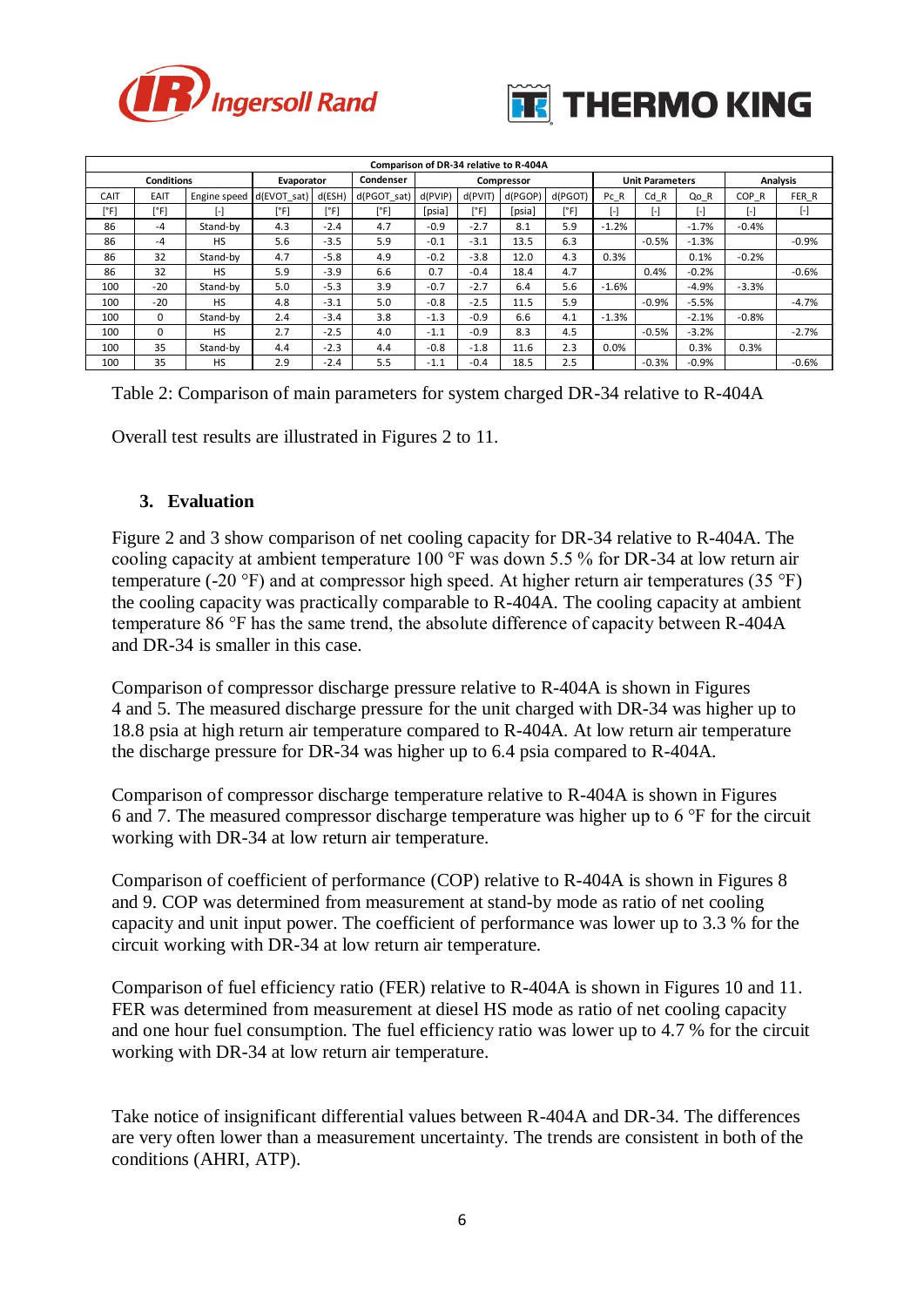





Figure 2: Comparison of net cooling capacity relative to R-404A under AHRI conditions.



Figure 3: Comparison of net cooling capacity relative to R-404A under ATP conditions.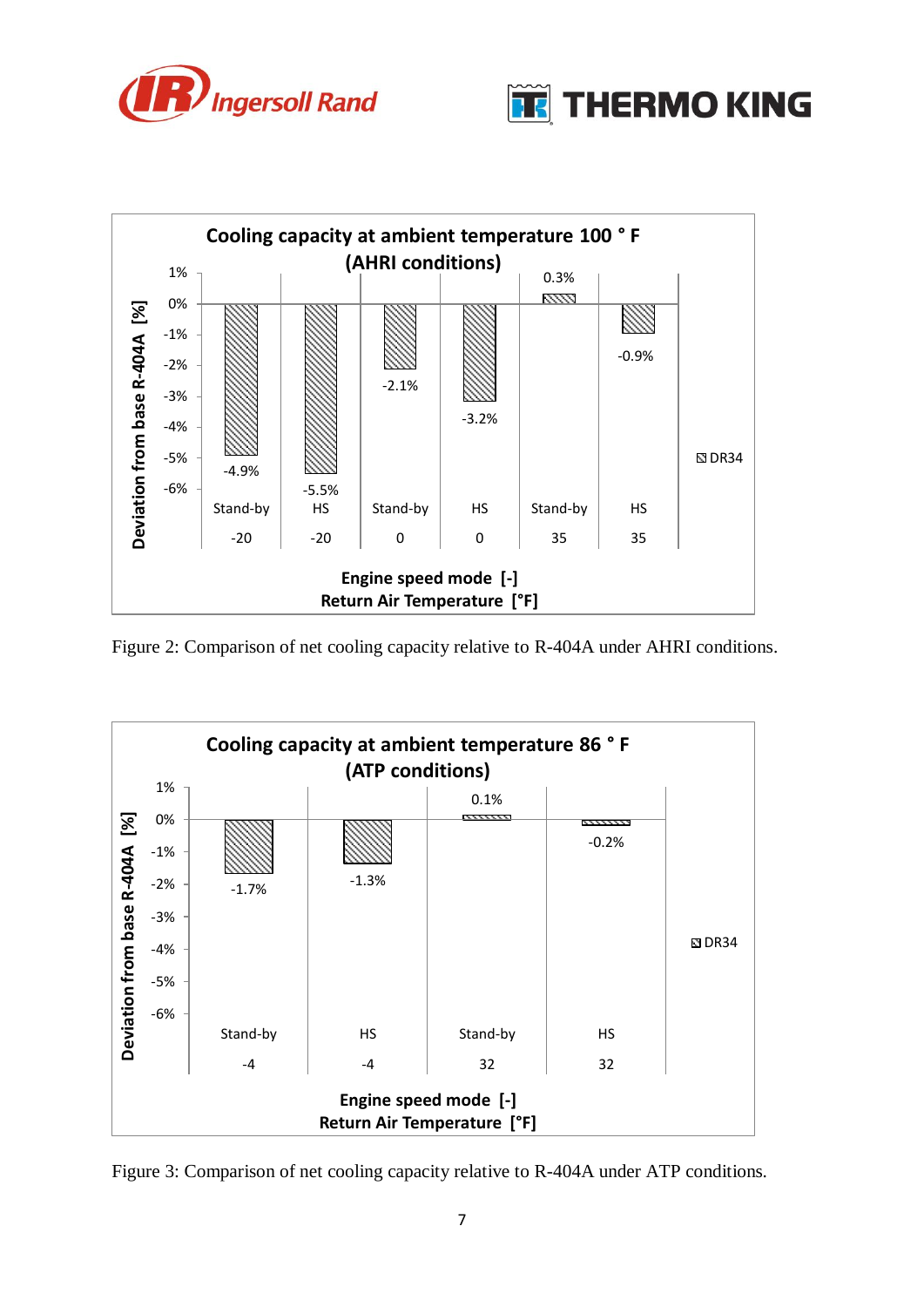





Figure 4: Comparison of compressor discharge pressure relative to R-404A under AHRI conditions.



Figure 5: Comparison of compressor discharge pressure relative to R-404A under ATP conditions.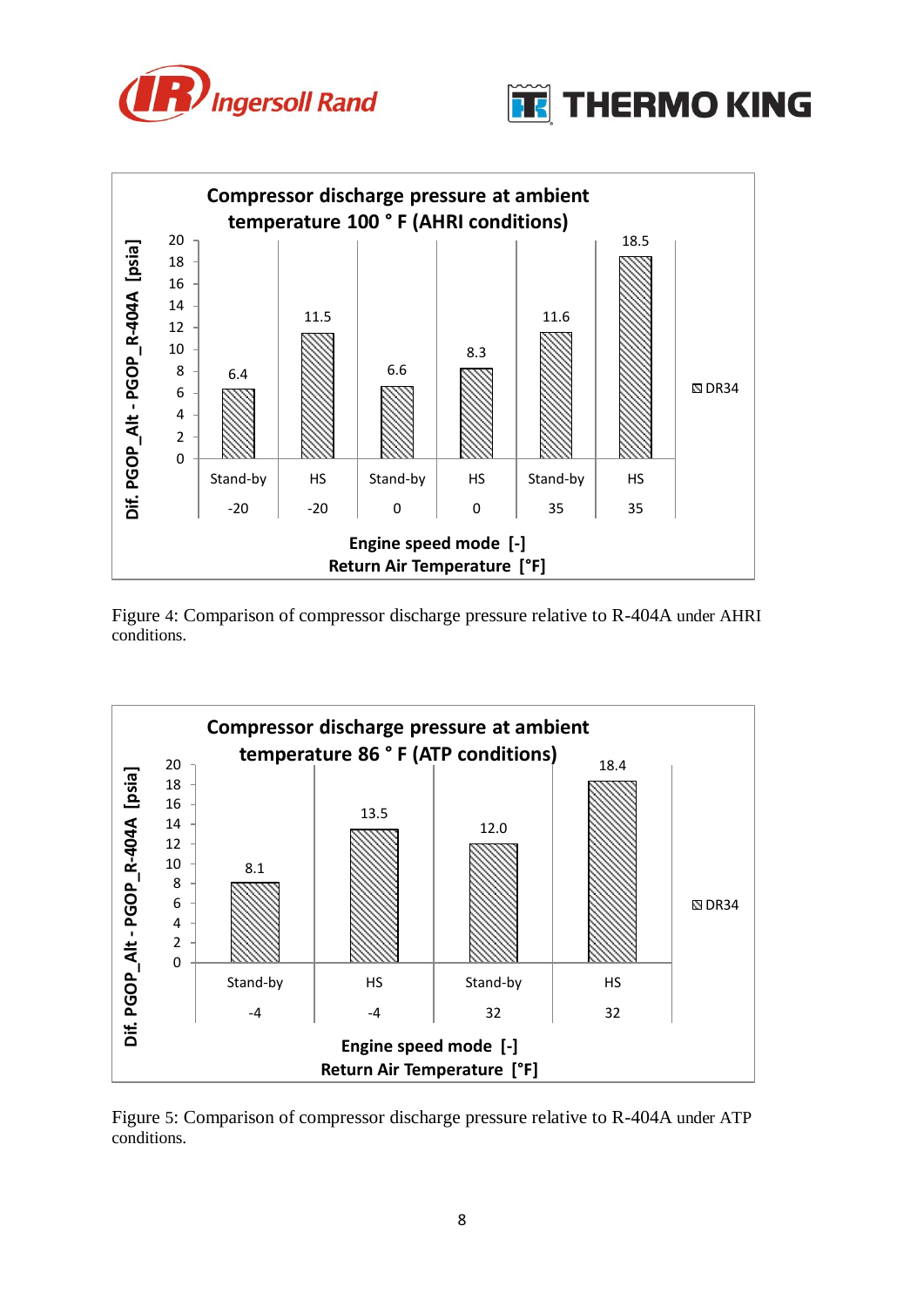









Figure 7: Comparison of compressor discharge temperature relative to R-404A under ATP conditions.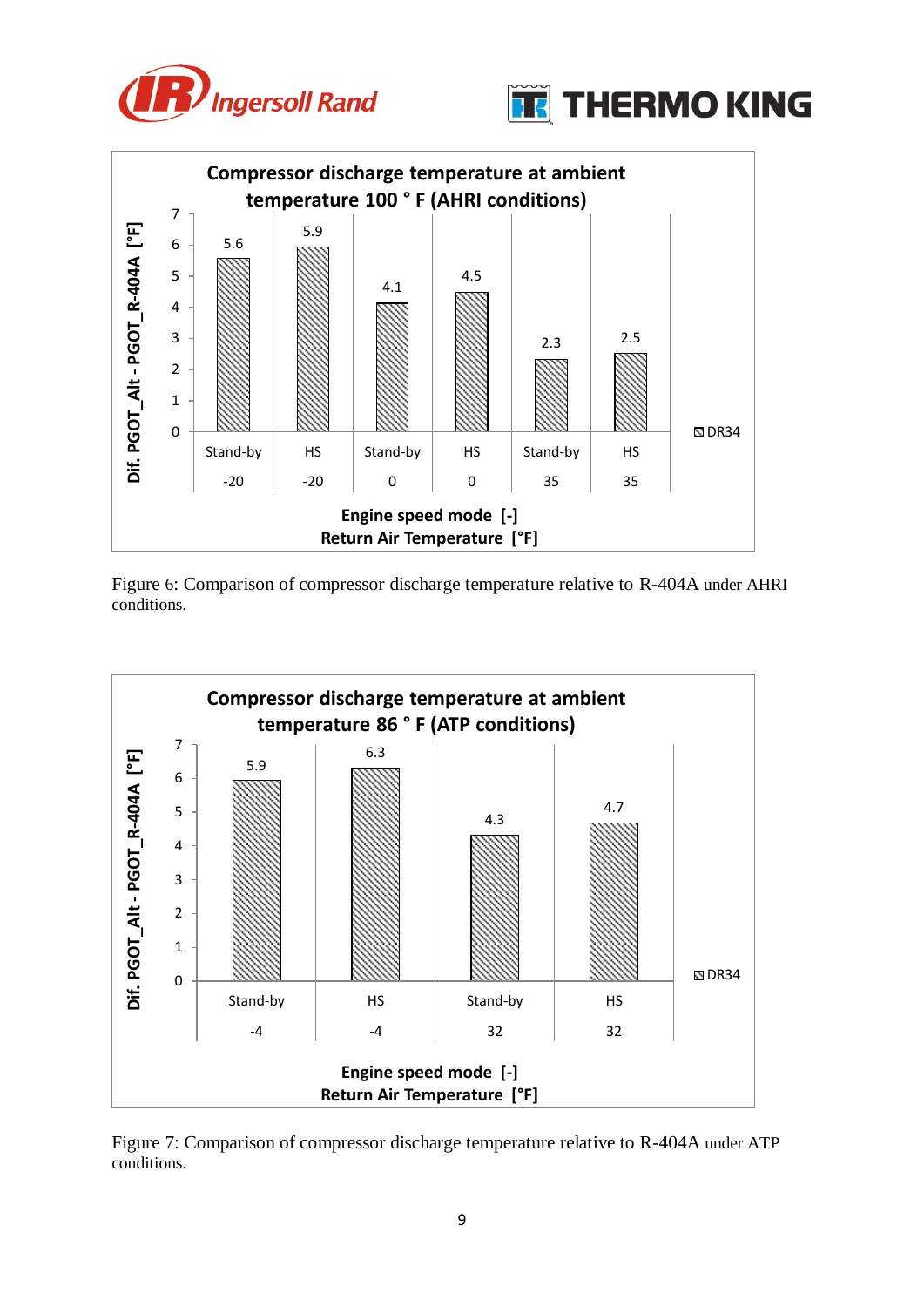





Figure 8: Comparison of COP relative to R-404A under AHRI conditions.



Figure 9: Comparison of COP relative to R-404A under ATP conditions